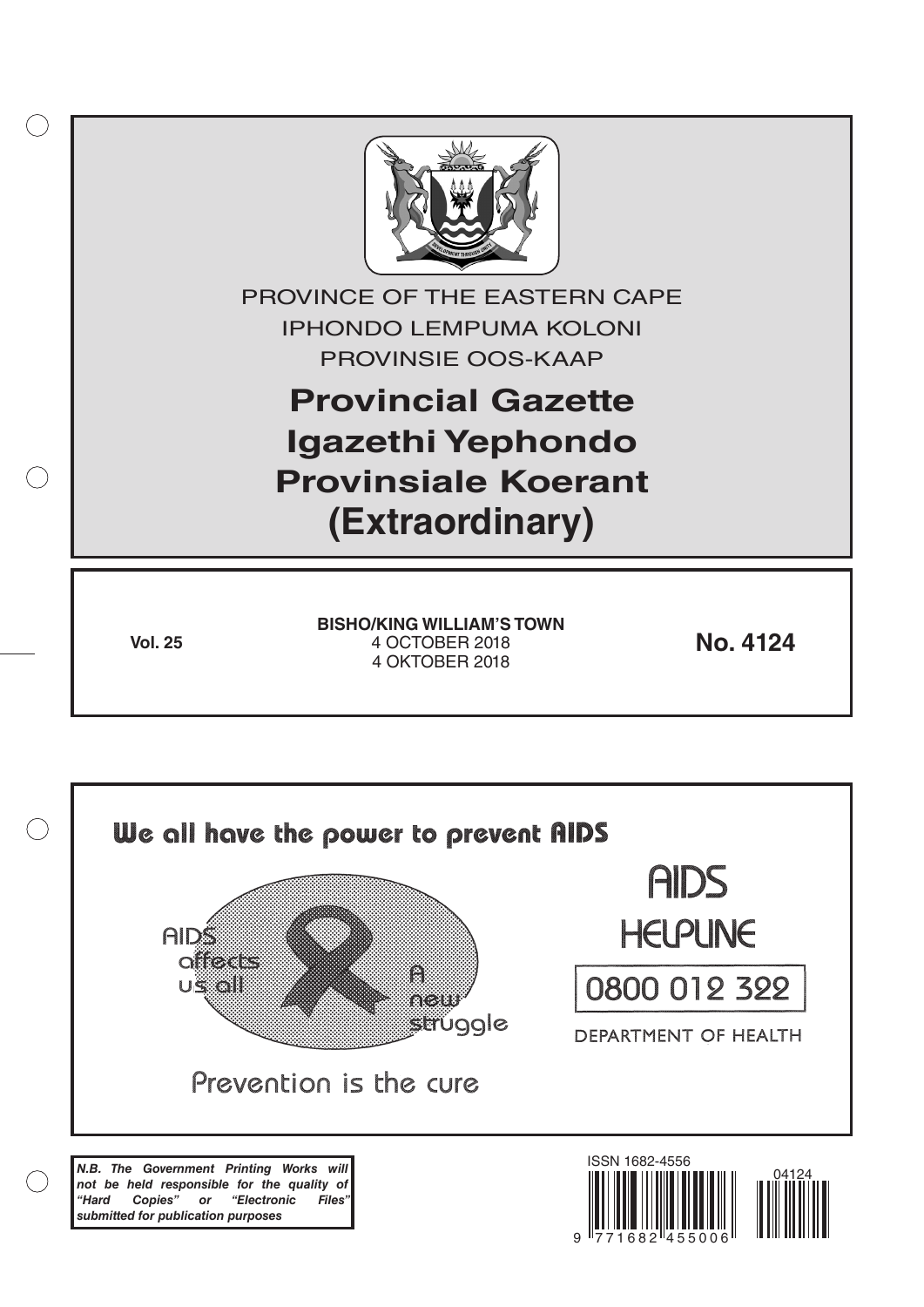# **IMPORTANT NOTICE:**

**The GovernmenT PrinTinG Works Will noT be held resPonsible for any errors ThaT miGhT occur due To The submission of incomPleTe / incorrecT / illeGible coPy.**

**no fuTure queries Will be handled in connecTion WiTh The above.**

#### **CONTENTS**

|     |                                                                                                    | Gazette Page<br>No. | No. |
|-----|----------------------------------------------------------------------------------------------------|---------------------|-----|
|     | <b>PROVINCIAL NOTICES • PROVINSIALE KENNISGEWINGS</b>                                              |                     |     |
| 207 | Local Government: Municipal Demarcation Act, 1998: Boundary re-determinations as determined by the | 4124                |     |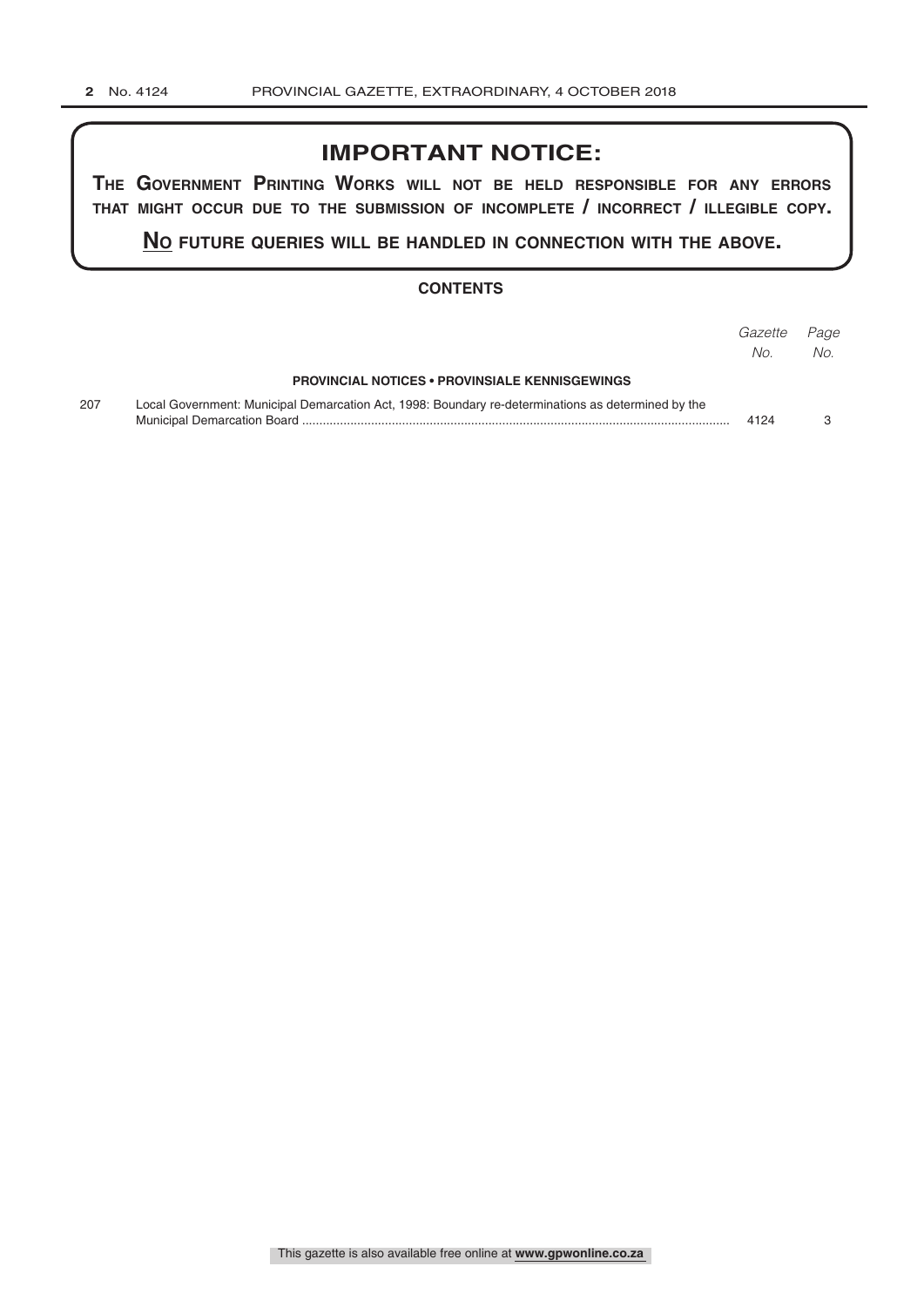# Provincial Notices • Provinsiale Kennisgewings

#### **PROVINCIAL NOTICE 207 OF 2018**

### **ELECTORAL COMMISSION**

## **NOTICE IN TERMS OF SECTION 23 OF THE LOCAL GOVERNMENT: MUNICIPAL DEMARCATION ACT, 1998**

In terms of section 23(3) of the Local Government: Municipal Demarcation Act, 1998, the Electoral Commission hereby expresses the view that the boundary redeterminations as determined by the Municipal Demarcation Board in terms of section 21(5)(c) of the Local Government: Municipal Demarcation Act of the municipalities referred to in the Schedule 1 will not affect the representation of voters in the council of the municipalities.

| <b>Province</b> | Notice No. | Government                | Date           |
|-----------------|------------|---------------------------|----------------|
|                 |            | Gazette (GG) or           |                |
|                 |            | <b>Provincial Gazette</b> |                |
|                 |            | (PG) No.                  |                |
| Eastern Cape    | 155        | 4102                      | 13 August 2018 |

### **Schedule 1**

| <b>DEM5028</b> | Voter representation not materially affected |
|----------------|----------------------------------------------|
| <b>DEM5031</b> | Voter representation not materially affected |
| <b>DEM5032</b> | Voter representation not materially affected |
| <b>DEM5113</b> | Voter representation not materially affected |
| <b>DEM5158</b> | Voter representation not materially affected |
| <b>DEM5191</b> | Voter representation not materially affected |
| <b>DEM5192</b> | Voter representation not materially affected |
| <b>DEM5193</b> | Voter representation not materially affected |